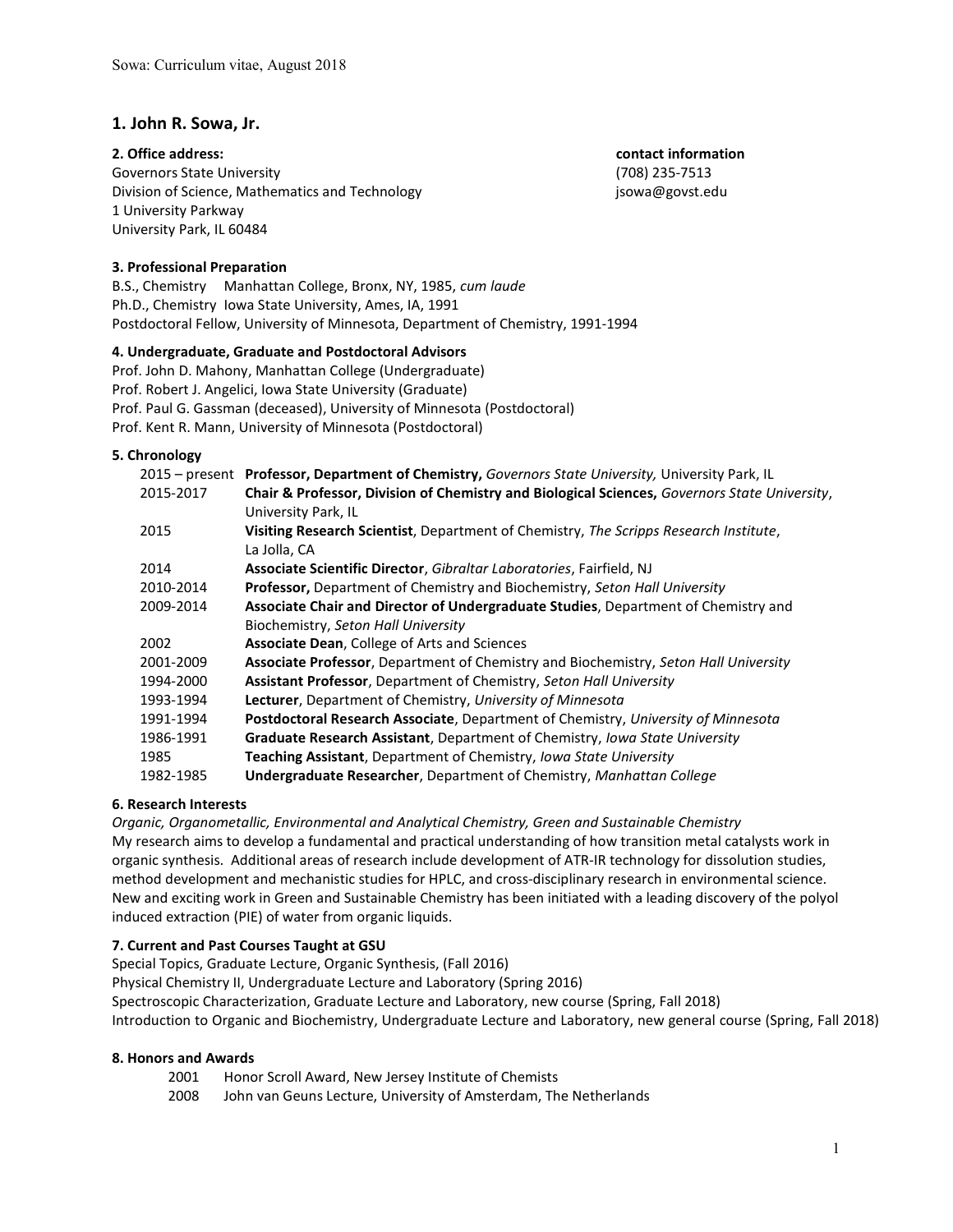- 2009 Co-recipient, American Chemical Society ChemLuminary Award for Outstanding Regional Meeting
- 2015 Friend of Nursing, Sigma Theta Tau International Society of Nursing, Governors State University Chapter

# 9. Membership in Professional Organizations

American Association for the Advancement of Science American Chemical Society Sigma Xi, Scientific Research Honor Society Chicago Catalysis Club Homewood Science Center, Volunteer and Member, Board of Directors

# 10. Summary of Publications: 37 peer-reviewed publications, 5 U.S. Patents, 1 Book

# Selected Publications:

- (1) Asymmetric Transfer Hydrogenation of Secondary Allylic Alcohols, Shoola, C. O., DelMastro, T., Wu R.-Q., Sowa Jr., J. R. Eur. J. Org. Chem., 2015, 1670-1673; http://dx.doi:10.1002/ejoc.201500075.
- (2) Detection of Polycyclic Aromatic Hydrocarbons (PAHS) in Raw Menhaden Fish Oil Using Fluorescence Spectroscopy: Method Development, Pena, E. A., Ridley, L. M., Murphy, W. R., Sowa, J. R., Bentivegna, C. S. Environ. Toxicol. Chem., 2015, 34(9), 1946-1958; http://onlinelibrary.wiley.com/doi/10.1002/etc.3015/pdf
- (3) Special Issue: Metal Hydrides, J. R. Norton, J. R. Sowa, Guest Eds., Chem. Rev., 2016, 116, 8315 9000; http://pubs.acs.org/toc/chreay/116/15.
- (4) Polyol-induced extraction of water from organic liquids, U.S. Patent: 9,545,583, Sowa Jr., J. R., Murphy, W. R., Deshpande, M., January 17, 2017; https://patentimages.storage.googleapis.com/19/a1/d4/620fa6c69e6c19/US9545583.pdf.
- (5) Polyol-induced partitioning of essential oils in water/acetonitrile solvent mixtures, DelMastro, T., Snow, N. H., Murphy, W. R., Sowa, J. R. J. Liq. Chromatogr. Rel. Technol., 2017, 40(7), 376-383; http://dx.doi.org/10.1080/10826076.2017.1308379.
- (6) Polyol-induced extraction of water from organic liquids, U.S. Patent: 9,950,276, Sowa Jr., J. R., Murphy, W. R., Deshpande, M., April 24, 2018 (Note: this is a continuation of U.S. 9,545,583); https://patentimages.storage.googleapis.com/b7/cb/45/71908ed4186bca/US9950276.pdf
- (7) Quantitative Analysis of Polycyclic Aromatic Hydrocarbons at Part Per Billion Levels in Fish Oil by Headspace Solid-phase Microextraction and Gas Chromatography-mass spectrometry (HS-SPME-GC-MS), Snow, N., Chopra, S., Ridley, L., Murphy, W, Sowa, J., Bentivegna, C. J. Chromatogr. Sci., 2018, in press.

# 11. Grants Submitted at GSU

Intellectual Life Grant, Division of Student Affairs, BCS Seminar Series, \$500, submitted 10/16/16, Awarded! Sreena Annem (Fall 2016, graduated August 2018; employed at TestAmerica Labatories, Inc., University Park IL) Ramesh Ambari (Spring 2017; graduated August 2018; employed at TestAmerica Labatories, Inc., University Park IL) Enas El-Khatib (Spring 2017)

# 12. Service Since Joining GSU

# Department/College/University Service

- a. Member, By-laws Committee, Division of Science, Mathematics and Technology, Spring 2018 present.
- b. College Representative, GSU Scholarship Dinner, April 2017, 2018.

# Professional Service

a. Peer Reviewer for the following journals:

Chemical Reviews, Frontiers in Organic Chemistry, International Journal of Environmental Analytical Chemistry b. GSU Outreach

- i. Co-hosted with Dr. Katy Hisrich, Foundations-4-Advancement, K 5 students from Steger IL, tour of GSU and STEM Activity "Measure This – Measure That", November 2015, November 2016.
- ii. Directed Summer 2016 STEAM Camp, Governors State University, http://www.govst.edu/cas/stem-camp/.